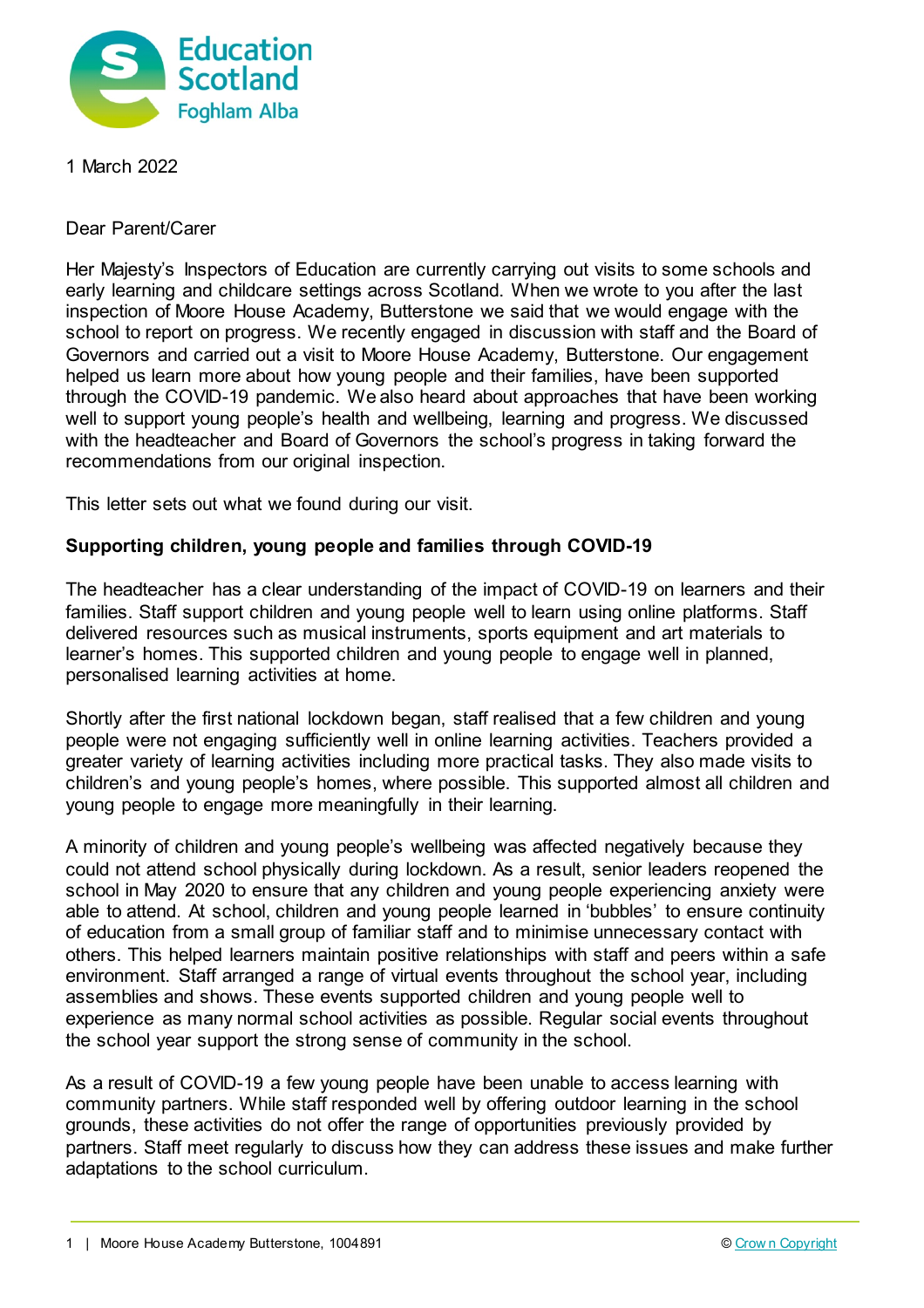

## **Progress with recommendations from previous inspection**

Senior leaders have introduced a staffed reception desk at the school's front door. This has improved security and is helping to keep everyone who uses the building safe and secure. Senior leaders have reorganised the location of classrooms throughout the campus. This reorganisation offers dedicated classrooms for languages, information communication technology and hospitality. The school's child protection and safeguarding policy has been revised and takes better account of national guidance. All staff undertake regular child protection and safeguarding training. They are confident in fulfilling their responsibilities to keep children and young people safe from harm. Children and young people are learning important skills in how to keep themselves safe online.

The headteacher leads the school effectively. She is supporting staff to plan learning in line with national guidance. Learning activities are meeting children's and young people's needs well. Well-planned, relevant professional learning is supporting staff's understanding of trauma, adverse childhood experience and autism. This helps them plan more challenging and interesting lessons, better matched to children's and young people's needs.

Staff, parents and learners are developing their skills well in identifying the school's strengths and weaknesses. Newly-introduced questionnaires and regular discussions with senior leaders and staff give parents good opportunities to express their views on the performance of the school. Senior leaders meet regularly with staff and the student council to discuss what needs to improve at the school and agree next steps. The views of learners often lead to positive developments in the school. For example, the introduction of shorter lesson times is supporting children and young people to engage more purposefully in their learning. Senior leaders now need to ensure that the work of the school continues to improve.

Teachers have developed a collaborative approach to planning learning activities which is built on prior learning. They use the school environment and resources, including digital technologies, effectively to promote learners' curiosity. Children and young people now have a significant say in their learning. Teachers are developing a range of approaches to track and monitor children's and young people's progress more effectively. Most staff need additional time to fully embed these approaches into their practice. Staff now need to continue to develop creative approaches to using the information gathered from tracking and monitoring. This will enable them to support planning next steps in children's and young people's learning more effectively.